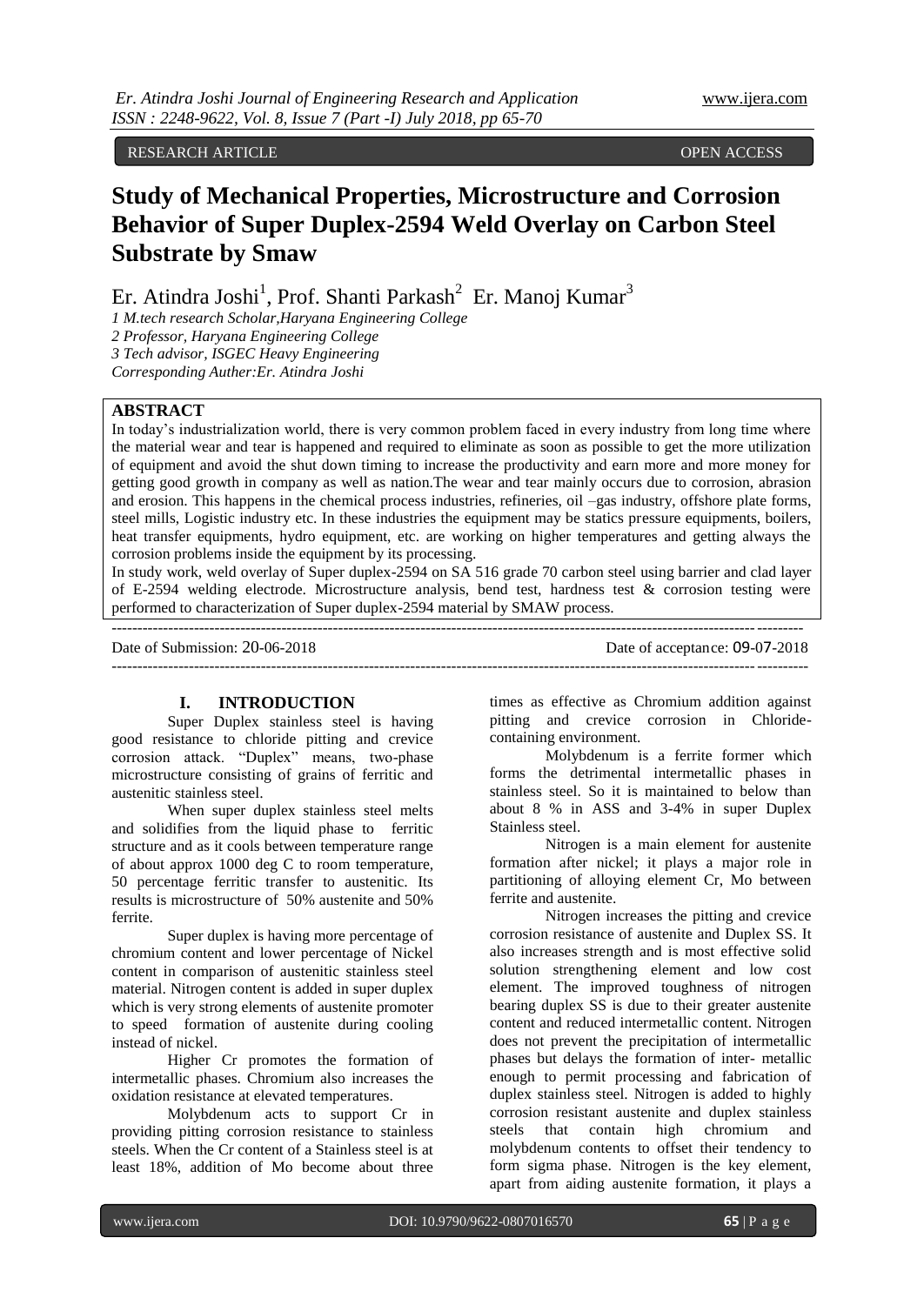role in partitioning of alloying element Cr,Mo between ferrite and austenite.

During welding, there is a danger that the austenite formed from ferrite from heating, will contain only the low amount of N that was in the ferrite from which it was formed. if heating time is sufficient ,Nitrogen can diffuse from the original austenite to restore equilibrium. But, if the heating time is too short, the so called secondary austenite will have low N & therefore lower pitting corrosion resistance.

Nitrogen helps to alter phase stability , making austenite stable to higher temperature,& this prevents welds from becoming excessively ferritic and disturbing the desirable 50 to 50 ratio.

Super duplex stainless steel material is a member of steel family which is having two phases that is ferrite –austenite microstructure with major chemical elements of chromium, nickel, molybdenum and nitrogen. Super duplex is having higher tensile strength and higher corrosion resistance properties than the other stainless steel materials as shown in Table 1.

# **Table-1 Strength Comparison of Different Stainless steels**

| Sr.No. | TYPE OF<br><b>STEEL</b> | YEILD<br>STRENGTH(KSI) | <b>TENSILE</b><br>STREGTH(KSI) | %AGE<br>ELONGATION |
|--------|-------------------------|------------------------|--------------------------------|--------------------|
| ī.     | 316L                    | 30                     | 78                             |                    |
| Ż.     | 430                     | 45                     | 75                             | 30                 |
| 3.     | 2209                    | $65 -$                 | 95                             |                    |
|        | 2594                    | 80                     | $116 -$                        |                    |

1.1 **Chemical Composition of Super Duplex 2594**

| <b>Element</b> | $\frac{0}{0}$      |
|----------------|--------------------|
|                | Composition        |
| Nickel         | $8.0 - 10.5$       |
| Chromium       | $24 - 27$          |
| Molybdenum     | $3.5 - 4.5$        |
| Carbon         | $0.04$ max         |
| Manganese      | $2.0 \text{ max}$  |
| Sulfur         | $0.03 \text{ max}$ |
| Silicon        | $1.0 \text{ max}$  |
| Phosphorous    | $0.04$ max         |
| Nitrogen       | $3.0 \approx 4.5$  |

# **Table 2 Typical Chemical values of Super Duplex**

# 1.2 **Characteristics of Super Duplex stainless steels**

- $\triangleright$  Good stress corrosion resistance cracking
- $\triangleright$  Higher mechanical strength
- $\triangleright$  Good crevice and pitting corrosion resistance
- $\triangleright$  Good weld ability and work ability
- $\triangleright$  Higher Service Life
- $\triangleright$  Lower thermal expansion rate

Cladding/weld overlay is a process where a skin layer of any corrosion resistance material is laid down or bonded on the load bearing material like carbon steel or low alloy steels. This cladding of corrosion resistance material on any carbon/magnese or low alloy steel material can be done by different bonding process as mentioned below.

These different processes are:

- Roll bonding process where both the plates are overlapped and rolled in between pressure roller with heat.
- Explosion bonding process where a explosive material is placed in between both of the plates to make a metallurgical bond after explosive detonation as a energy source.
- Clad/weld overlay plates produced by welding process

Further, Clad/weld overlay Plates made by welding can be done using various techniques:-

- Shielded metal arc welding
- Submerged arc welding (Wire electrode )
- Submerged arc welding (Twin Wire electrode)
- Submerged arc welding (Strip Electrode)
- Electro slag strip welding(Strip Electrode)
- Flux cored arc welding
- Gas Tungsten Arc Welding

Among all the welding processes SMAW process is used for weld overlay where other process cannot be used due to their size, equipment complexity or position. SMAW is very easy to use and having good approach to non accessible areas.

# **II. PROCESS DESCRIPTION:**

Shielded metal arc welding is also known as manual metal are welding process ,It is a manual [arc welding](https://en.wikipedia.org/wiki/Arc_welding) process that uses an flux coated [electrode](https://en.wikipedia.org/wiki/Electrode) as a consumable.

SMAW is an arc welding process wherein coalescence is produced by heating the work piece with an electric is set up between a flux coating electrode and the base metal. The covering flux decomposes due to arc heat and performs other functions like arc stability; weld metal pool protection form atmospheric contents etc. The electrode itself melts and supplies the necessary filler metal.

In SMAW required heat is obtained by arc struck between electrode and base metal. The arc temperature can be increased or decreased by employing higher or lower arc currents. Higher current with smaller arc length can produce intensive heat.

The arc melts to the electrode and base metal. As the electrode melts, its droplet transferred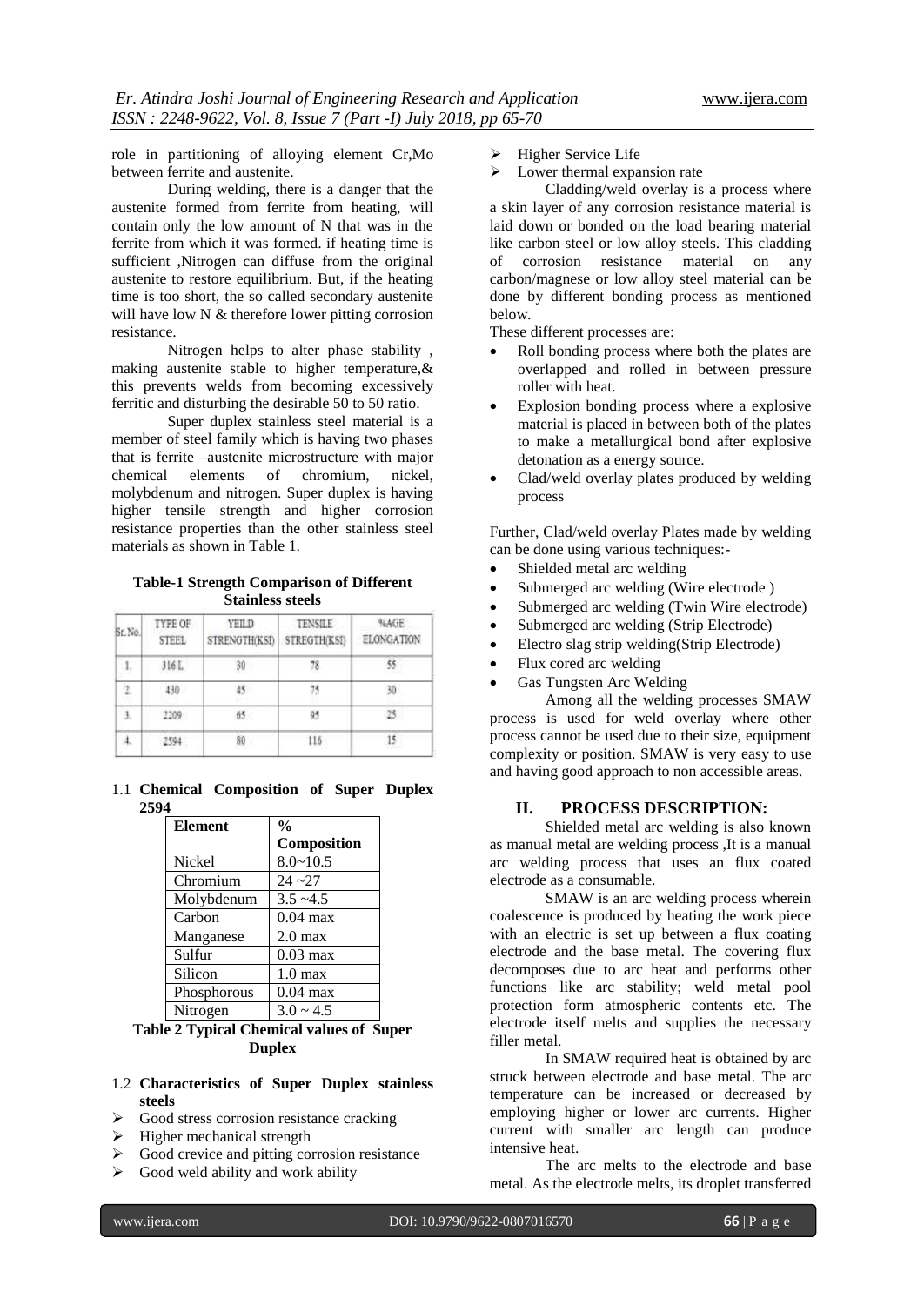to base metal weld pool and fill up the required depth to join the two base metal with filler metal. Coated flux produces a gaseous shield and slag to prevent atmospheric contamination of the molten weld metal.



# **Table 3 Typical parameter of SMAW**

| Electrode Diameter | Voltage<br>(Volts) | Electrode Current (Amp) |
|--------------------|--------------------|-------------------------|
| 3/32(2.4)          | $22 - 26$          | 45.75                   |
| 1/8(3.2)           | $22 - 24$          | 90-120                  |
| 5/32(4.0)          | $26 - 30$          | 130-160                 |
| 3/16(4.8)          | 28-32              | 200-220                 |

# **III. EXPERIMENTATION AND TESTING**

**:** Experiment are performed as per following flow chart



**Fig.2 Plan of Experimentation**

# 3.1 **Base Metal and Strip Metal**

The low carbon steel (SA 516 Grade 70), normalized heat treated condition steel of 20 mm thickness were used for experiment. The welding electrode E2594 was used for weld overlay.

Below table provides the information of chemical composition for base material & welding electrode.

| <b>Elements</b> | <b>Base</b> | <b>Super</b> |  |
|-----------------|-------------|--------------|--|
| $(Wt. \% )$     | Meta        | <b>Duple</b> |  |
|                 | ı           | x 2594       |  |
| Carbon, C       | 0.27        | 0.03         |  |
|                 | 0.15        |              |  |
| Silicon, Si     |             | 1.0          |  |
|                 | 0.40        |              |  |
| Sulfur, S       | 0.035       | 0.02         |  |
| Phosphorou      | 0.035       | 0.03         |  |
| s, P            |             |              |  |
|                 | 0.85        |              |  |
| Manganese       |             | 2.5          |  |
|                 | 1.20        |              |  |
| Chromium        |             | 24-27        |  |
| Nickel          |             | $8 - 10.5$   |  |
|                 |             | $2.5 -$      |  |
| Molybdenu       |             | 4.5          |  |
| m               |             |              |  |
| Nitrogen        |             | $0.20 -$     |  |
|                 |             | 0.30         |  |
| Cupper          |             | 1.5          |  |
| Tungestun       |             | 1.0          |  |

**Table 4** chemical composition for base material & welding electrode.

# 3.2 **Welding Parameters**

Material thickness : 20 mm Plate size : 150 X 200 X 60 mm thick Joint design : weld overlay on CS base plate Strip for barrier & Clad : E 2594 Weld Bead Height : 5-6 mm- multi Layer

### **Fig.3 Barrier Layer & Clad**

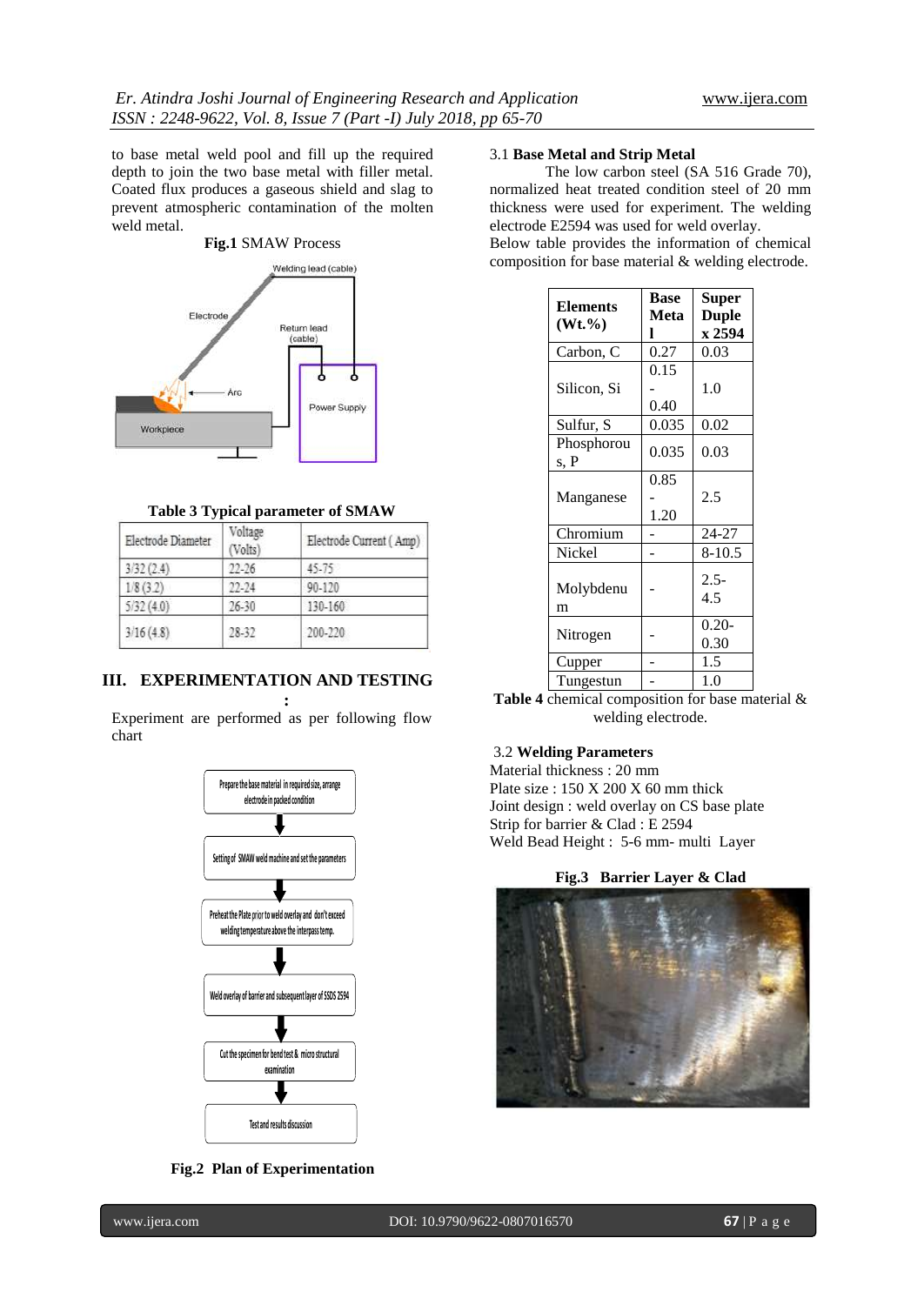# **Fig.4 Sample Preparation** DISCARD

**Fig.5 Specimen Cutting**



| Parameters             | Range        |  |  |
|------------------------|--------------|--|--|
| Welding current<br>(1) | 100-140 Amp  |  |  |
| Voltage (V)            | $24 - 26V$   |  |  |
| <b>Travel Speed</b>    | 220-250      |  |  |
|                        | mm/min       |  |  |
| Pre heat               | 50<br>degree |  |  |
|                        | Celsius      |  |  |
| Interpass              | Max 175      |  |  |
| Polarity               | <b>DCEP</b>  |  |  |

**Table 5 Welding Parameter**

# **IV. RESULTS:**

- Visual Examination : Bead Finish- Good
- $\checkmark$  Non Destructive Testing
- Dye Penetrant Testing : Acceptable as per ASME Sec IX .



**Fig.5 Dye Penetrate examination**

 **Macro Examination** : No porosity, No Lack of Fusion & complete fusion of weld metal & base metal



**Fig.6 Macro Examination**

**Bend Test : satisfactory** 



**Fig.7 – Bend Specimen**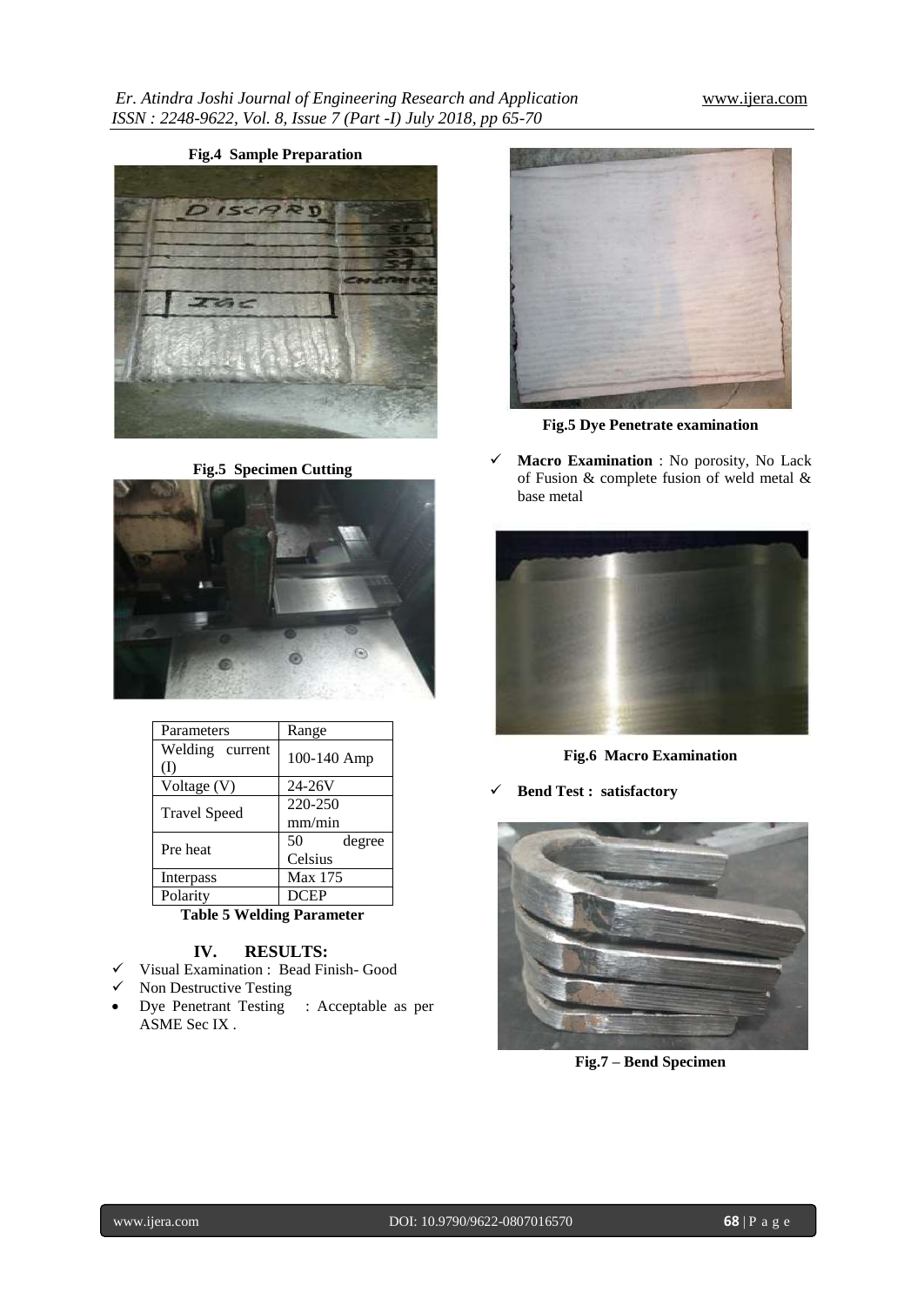

**Fig.8 Bend Specimen**

| Īõt              | Number of     | Degree of | Acceptance  | Recolt         |
|------------------|---------------|-----------|-------------|----------------|
| Performed        | Sample Tested | Bend      | Standard    |                |
| Side Bend<br>Ĩst | 4             | 180       | ASME Sec IX | <b>Valista</b> |

**Table 6 Bend Test Results**

# **Chemical Composition was found satisfactory from 4mm fusion line**

| Height<br>(mm) | % Element |            |       |        |           |        |       |                |              |       |
|----------------|-----------|------------|-------|--------|-----------|--------|-------|----------------|--------------|-------|
|                | c         | Si         | s.    | P      | Mn        | N      | Ŭ     | Mo             | N            | OHTI  |
| Repd.          | 0.04      | $1\bar{a}$ | 0.03  | - 0.04 | $10^{-5}$ | $-10-$ | 14-   | $35 -$         | $30 -$       |       |
| value          | Max       | TEM.       | max   | max    | 皿红        | 10.5   | 17    | 4.5            | $15^{\circ}$ |       |
| $05 -$         | 0.041     | 0.65       | 0.004 | OOLT   | 0.74      | \$33   | 21.32 | 331            | 621          | 0.026 |
| L0             | 0.043     | 0.66       | 0.004 | 0.018  | 0.74      | 1.36   | 21.79 | 329            | 628          | 0.025 |
| 13             | 0.040     | 0.64       | 0.004 | 0.018  | 0.71      | 163    | 22.71 | 3.48           | 0.21         | 0.025 |
| 20             | 0.030     | 0.67       | 0.004 | 0.018  | 0.88      | 免換     | 24.44 | 3.76           | 621          | 0.024 |
| 23             | 0.031     | 0.64       | 0.003 | 0.017  | 1.17      | 9.23   | 14.52 | $3.70^{\circ}$ | 0.21         | 0.017 |
| 3.0            | 0.029     | 0.64       | 0.004 | 0.018  | 113       | 9.56   | 25.31 | 3.64           | 0.22         | 0.024 |
| 恏              | 0.028     | 0.63       | 0.004 | 0.018  | 18        | 9.4.   | 25.11 | 3.66           | 822          | 0.019 |

**Table 7 Chemical Result of Weld overlay**

# **Hardness Measurement**

 CORROSION TESTING AS PER ASTM 923 METHOD C



| Hardness Survey : Hardness values in<br>HVI<br>W67<br>Sample No. |                           |                      |                 |                    |                    |  |
|------------------------------------------------------------------|---------------------------|----------------------|-----------------|--------------------|--------------------|--|
| SMI<br>Ni.                                                       | <b>HARDNESS</b><br>VALUES | SPOT <sub>N</sub> a. | HARDNESS VALUES | SPOT <sub>Na</sub> | HARDNESS<br>VALUES |  |
|                                                                  | 165                       |                      | 166             | ÿ                  | 围                  |  |
|                                                                  | 160                       |                      | 155             | 10                 | $\frac{1}{2}$      |  |
|                                                                  | 170                       |                      | 164             |                    | 167                |  |
|                                                                  |                           |                      | YŻ,             |                    | 140                |  |

**Table 8 hardness Results**

# **Crevice Corrosion test-Method B**

The protective passivation oxide thin layer form on the surface of material in confined space, but in the specific condition passivation oxide layer can be break, location where the protecting oxide layer can break down and thickness of the material at this location is tends to reduce, it is called crevice corrosion. Examples of crevices are very narrow gap in between two mechanical joint, gaskets area in between the flanges.



**Fig. 9 Crevice Corrosion**

# **Specimen detail**

| Specimen                 | size: |
|--------------------------|-------|
| 62.31L x 18.04W x 7.08T, |       |
| Total surface area:      | 33.86 |
| cm2.                     |       |